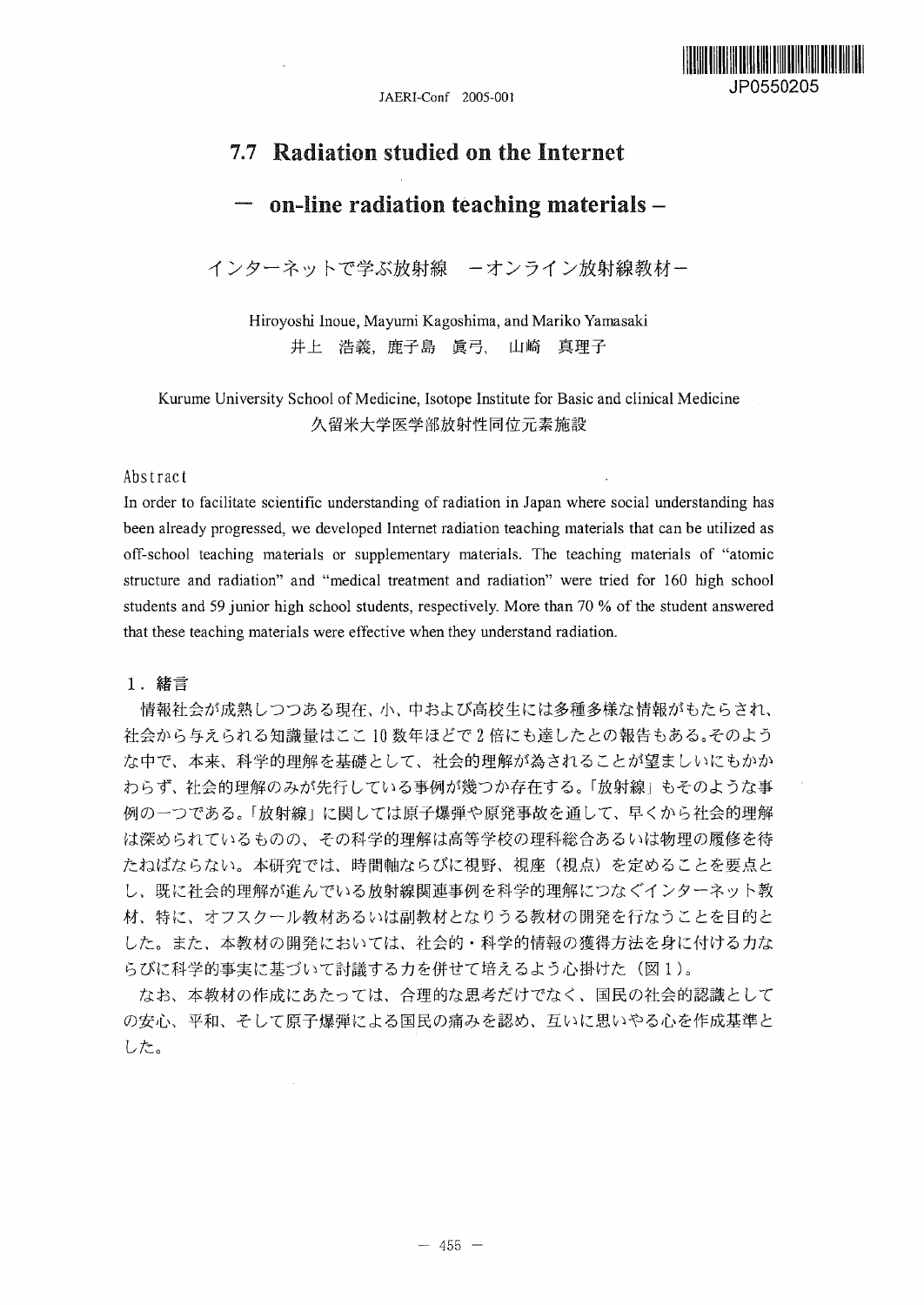

Figure 1. The scientific aspect and the social aspect of radiation education

## 2. 事前調査

放射線教育の前提として、現行学習指導要領における放射線·原子力の扱いに関して調査 を行い、更に、教育現場における放射線教育の実際および教諭が放射線・原子力に関して、 望ましいと考える学習内容の調査を、62名の小·中·高等学校教諭と集団あるいは個人討 論を行なうことによって調査した。その結果、現在、各課程において学習されている放射 線・原子力関連の事項と、教諭が望む事項(付けたい力)は以下のように整理された。

【小学校】

| 学年 | 現行の取扱内容  |       |        | 望まれる学習内容                 |  |
|----|----------|-------|--------|--------------------------|--|
|    | 理科       | 社会    | その他    | (付けたい力)                  |  |
| 6年 | 環境汚染     |       | 放射線の利用 | 環境汚染、酸性雨、オゾン層の破壊、ジャガイモ   |  |
|    |          |       |        | の発芽抑制、殺菌, X 線撮影, 原子炉, 発電 |  |
| 5年 | 資源とエネルギー | 原子力発電 |        | にかかるコスト、熱機関、電池、資源エネルギー、温 |  |
|    |          |       |        | 度と熱運動                    |  |

【中学校】

| 学年 | 現行の取扱内容 |     |        | 望まれる学習内容                 |  |
|----|---------|-----|--------|--------------------------|--|
|    | 理科      | 公民  | その他    | (付けたい力)                  |  |
| 3年 | 原子の構造   | 核燃料 | 放射線と放射 | - 地球温暖化,京都議定書,CO,と温室効果,自 |  |
|    |         |     | 能      | 然エネルギ/風力発電,太陽電池,トレーサー,年代 |  |
|    |         |     |        | 測定、厚さ測定、非破壊検査、核実験、核拡     |  |
|    |         |     |        | 散防止条約,体外被ばく・体内被ばく、ラジオ    |  |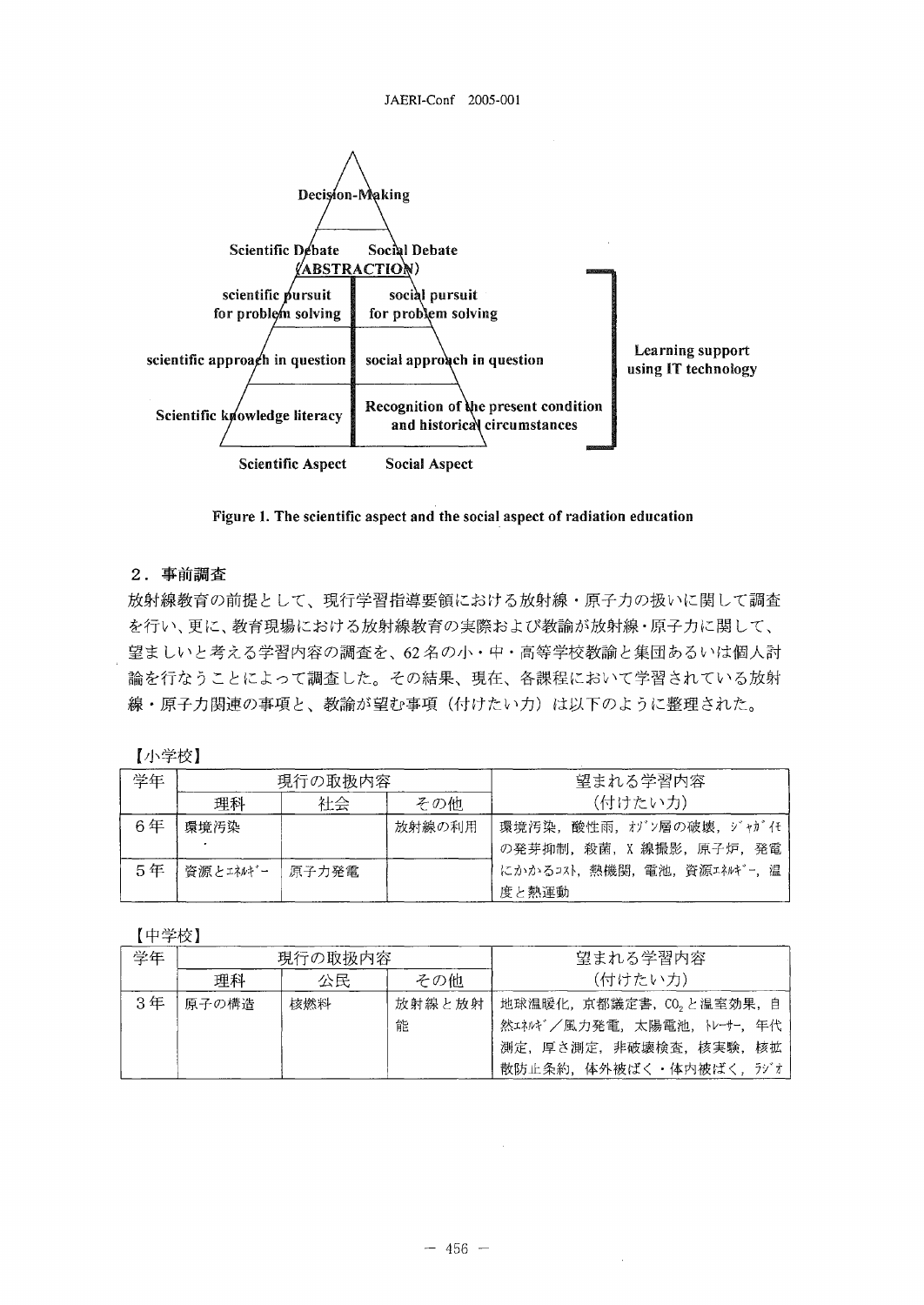| 2年 | 原子力施設の   放射線の利用 | │7イソトープ(放射性同位元素),α崩壊,β崩壊, |
|----|-----------------|---------------------------|
|    | 事故              | 基底状態・励起状態,崩壊曲線と半減期(GM     |
|    |                 | 計数管),核分裂,核力,結合エネルギー,質量欠   |
|    |                 | 損,ICO 臨界事故,もんじゅ2次系ナトリウム漏洩 |
|    |                 | 事故、高速増殖炉、被ばく線量、シーベルト      |

【高等学校】

| 学年             | 現行の取扱内容          |        |        |       | 望まれる学習内容 |                    |
|----------------|------------------|--------|--------|-------|----------|--------------------|
|                | 物理               | 化学     | 地理·歴史  | 公民    | 工業       | (付けたい力)            |
| 3年             | 原子と原子            |        | 核実験    | 核実験   | 厚さの測     | 原子核・電子、陽子・中        |
|                | 核                |        |        |       | 定、非破壊    | 性子、がん治療、害虫駆        |
|                |                  |        |        |       | 検査       | 除,核燃料, プルサーマル, 核   |
| 2 <sup>4</sup> | 運動とエネル           |        | 自然とエネル | 原子力関連 | トレーサー    | 廃棄物(使用済み核燃         |
|                | ギー               |        | $+ -$  | の事故   |          | 料·高レベル廃棄物), バッ     |
| 1年             | 理科総合A            | 理科総合 B |        | 地球温暖化 |          | クグラウンド,放射線/放射      |
|                | 核分裂、結            | 人間の活動  |        |       |          | 能, 紫外線·X線· y線,     |
|                | 合エネルギー、          | と地球環境  |        |       |          | 透過力, 電離作用, 霧箱,     |
|                | ラシ゛オアイソトー        | の変化    |        |       |          | チェルノブイリ事故、 スリーマイル島 |
|                | $7^{\circ}$ (RI) |        |        |       |          | 事故                 |

## 3. 教材内容

上記3の事前調査において、各課程において付けたい力(学習目標)としての放射線· 原子力関連学習内容を検討した結果、小学校・中学校では、「環境問題と原子力」あるいは 「医療と放射線」、そして高等学校では、「原子構造と放射線」という結びつきで学習を展 開することが最も望まれていることが明らかとなった。よって、本研究においては、小学 生向け教材として、総合学習等の時間に担当教論が、学習教材の一つとして利用できるよ うに、単体コンテンツの集合体としてまとめた「環境問題と原子力」(現在、製作中)、中 学生向け教材として、中学生個人が教養学習として使用できるように、また、その学習対 象者を広く一般に拡げることが可能な生涯学習型教材 「医療と放射線」、そして、高校生向 け教材として、物理学履修者を対象に、個人でも集団でも用いることができる副教材「原 子核と放射線」を開発した。なお、「医療と放射線」の場合には、「放射線、医療、病変部 位探索、CT+をキーワードとして、「原子核と放射線」の場合には、「原子構造、崩壊、 半減期、確率」をキーワードとして作成した。

| 教育課程 | 教材テーマ    | 想定履修対象   |  |  |
|------|----------|----------|--|--|
| 高等学校 | 原子核と放射線  | 物理学履修者全般 |  |  |
|      |          | (副教材的取扱) |  |  |
| 中学校  | 医療と放射線   | 個人の教養知識  |  |  |
|      |          | (生涯教育教材) |  |  |
| 小学校  | 環境問題と原子力 | 総合学習教材   |  |  |

教材内容は、「医療と放射線」では、原子の構造などを含む放射線放出機序をぶら下がりコ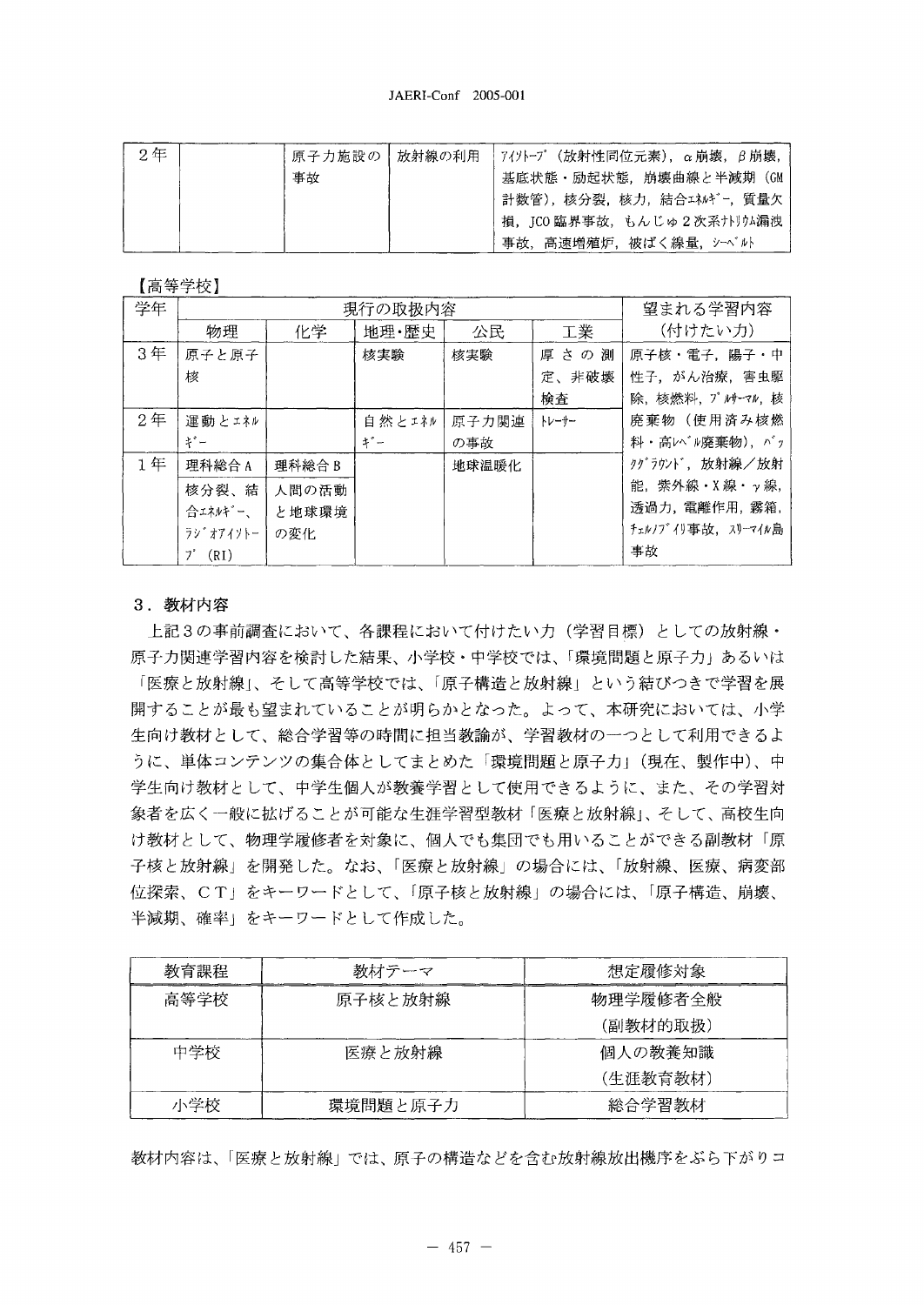ンテンツとし、興味の有無によって学習できるように工夫されており、最も単純なスクロ 一ルでは、放射線の性質や作用などを省略して、放射線の医療における利用と今後の展開 についてのみ学習可能とした。更に、図2のように放射線医療診断機材を用いて作製した ビデオ教材を多用することによって、インターネット独自の動的視覚に訴える学習支援を 試行した。また、「原子核と放射線」では、物理学履修者が対象であることから、当初より、 原子の構造は既知として、放射線の種類、性質、放射線の単位、放射線の作用、放射線の 利用、そして、放射線を利用して確かめることができる一般的な物理学定理などを理解で きるように工夫した。特に、インターネットにおける学習の特性を生かすため、Java Script を使用した教材を揃えて、学習者が能動的に学習参加できるように工夫した。図3は、Java Script で作製した物理学的半減期学習の試行画面である。



Figure 2. On-line Teaching Materials "Medical Treatment and Radiation"

This teaching materials are devised so that students can simply study the radiations applied in medical treatment by explaining the difficult terms including atomic structure, the characteristics of radiation, biological action mechanism, etc. as hanging contents. This composition enables study united with a student's skill level. Furthermore, the learning support original with the Internet study is performed by using abundantly the video teaching materials produced by the radiation medical equipments as follows.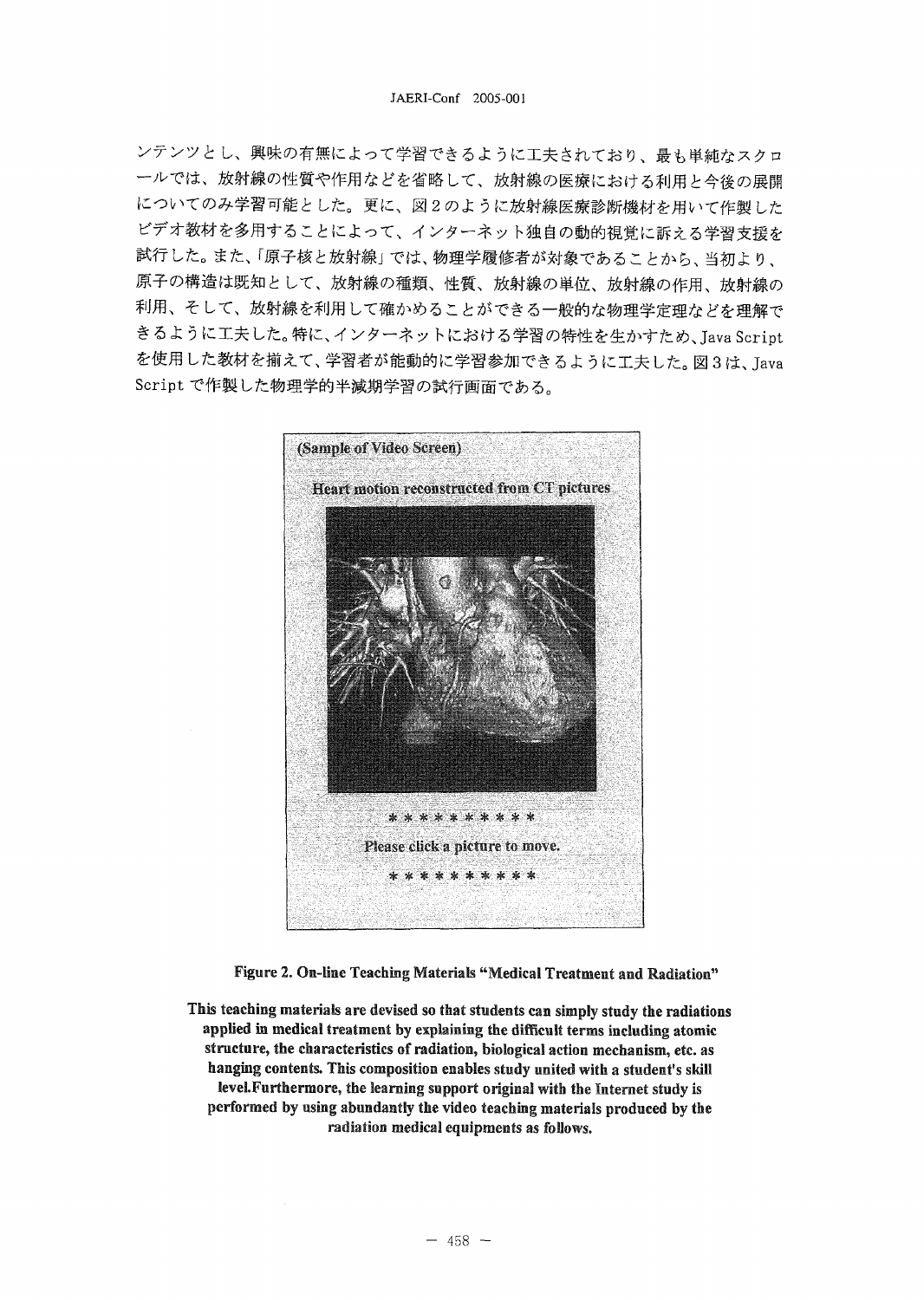#### JAERI-Conf 2005-001



Hgure 3. On-line Teaching Materials "Nucleus and Radiation"

Since the physics completion persore understand the atonic structure, in the teaching materials, we devise so that students can understand the kind of radiation, character, the unit of radiation, the action of radiation, use of radiation, and the general physics tbeoremthat can be confirmed using rad ati on through a stage.

Especially, in order to employ the characteristic of the study using the Internet, the teaching materials which used Java Script were prepared, and it devised so that the study participation of the student could be carried out actively.

Following screens are trial screens of the physical half-life produced by JavaScript

### 4. 教材評価ならびにその効果

上記試作教材に関して、高大連携学習として高校生160名に、そして、オフスクール学 習として、夏休みに、中学生59名を募って、オンライン放射線教材を利用した授業を行な い、教材評価を試みた 1-3)。その結果、学習後のアンケート調査では、放射線を理解する上 で、オンライン放射線教材が大いに役に立った、あるいは役に立ったと感じた生徒は、70% 以上にも上り、役に立たなかったと感じた 11%の生徒よりも圧倒的に多かった (図4)。 また、オフスクール学習として開催した放射線教育活動に参加した中学生59名に関して は、学習後のアンケートに保護者からも回答いただいた。その結果、91.5%の参加者が、 家庭に帰って、保護者に対して、放射線について話をしたと回答しており、一般に放射線 に関する関心は高く、理解し易い放射線教育教材は、世代を超えた拡がりを持つ可能性が ある。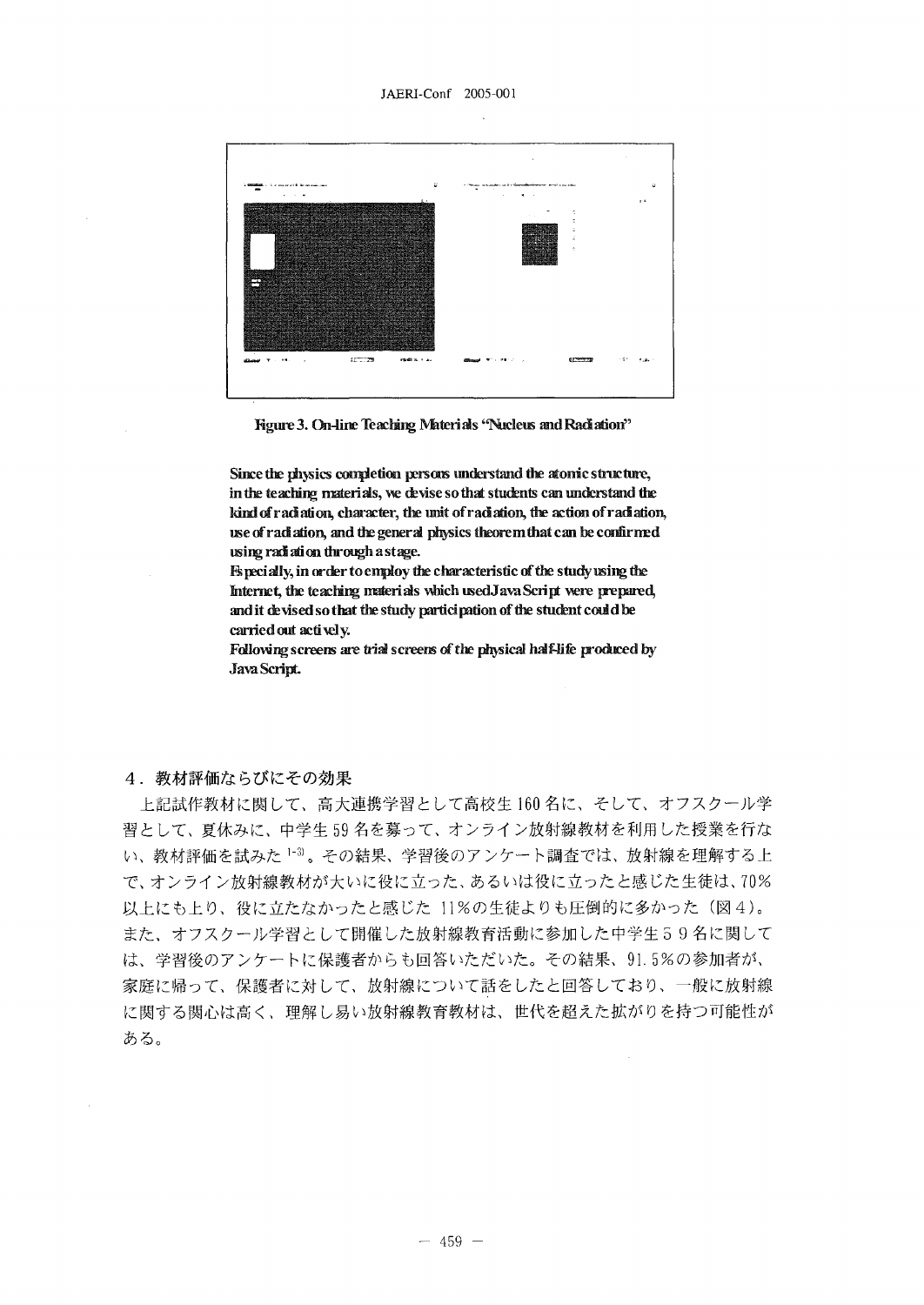#### JAERI-Conf 2005-001



Figure 4. The questionnaire after self-study with on-line teaching-materials

(Objects: 219 persons of junior high school and high school students)

Were these teaching materials helpful when you understood radiation?

5.

オンライン放射線教材の活用によって、従来にはない教育形態を提供することが可能と なる。その教育の特徴を以下にまとめる。

- (1) 教科·科目を超えた問題提示型学習活動の支援
- (2) 個人あるいは少人数単位で学べる学習環境の創造。<br>-<br>-
- (3) タブーを作らない学習項目の提示
- (4) ディベート機会の創造
- (5) 価値対立的な問題に対する合意形成能力の育成

1に関しては、現在、試行されている総合的な学習の時間と対応するものであり、オンラ イン放射線教材が、オンスクールにて利用されうる土壌となる。実際に、数は少ないが、 小学校・中学校において放射線・原子力を取り上げておられる先生方は総合的な学習の時 間を利用されており、本教材の今後の改訂にあたっては、これらの先生方の意見を十分に 吸い上げることが重要となる。2に関しては、オフスクールの場としてのインターネット 学習環境を本教材は創造し得る。価値観が多様化し、学校教育における授業時間数が減少 している現在、オフスクールの果たす役割は今後とも大きなものとなり得る。また、生涯 学習の意味からも活用が期待される。3に関しては、オンライン放射線教材は学校教育に おける指導要領を超えた内容について教材を提示できる。指導要領にないから、あるいは 価値対立的なテーマであるからという理由で、学習対象となりえなかった放射線・原子力 に関して科学的な知識を導く、一助となり得る。4に関しては、インターネットを利用し た学習教材の利点である。空間的あるいは時間的に隔たりのある者同士が、同一教材を用 いて学習した内容について意見を述べ合うことが可能である。ただ、実際には、インター ネットを利用した討論では匿名性も手伝って、制御が効かない場合が多い。従って、経験 的に、実際の学習においては、指導者が指揮・監督可能な閉鎖討議系において利用するこ とを推奨する。我々は、これまで、40 人学級における掲示板機能によるディベートを試み